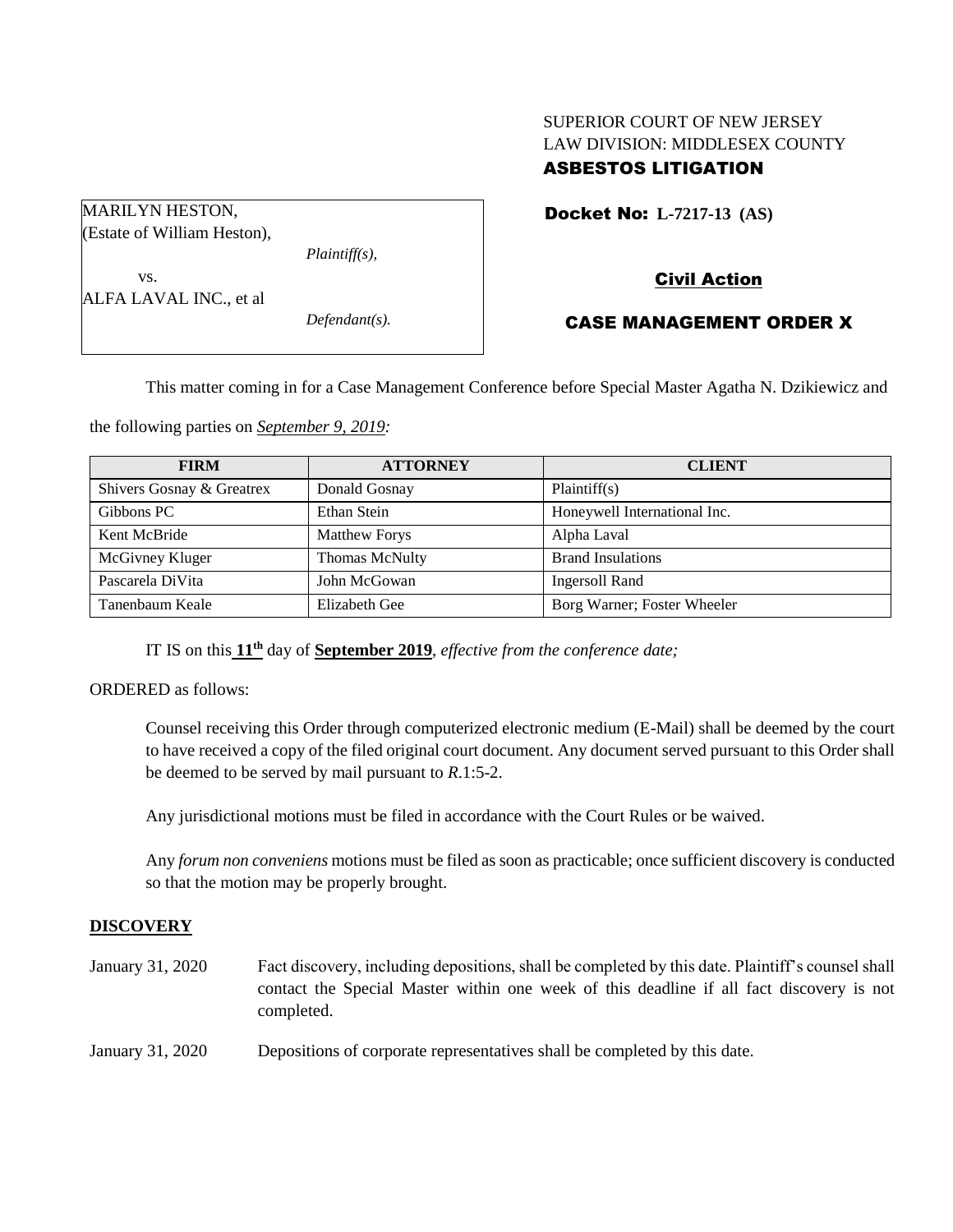### **EARLY SETTLEMENT**

February 14, 2020 Settlement demands shall be served on all counsel and the Special Master by this date.

### **MEDICAL EXPERT REPORT**

June 19, 2020 Defendants shall identify its medical experts and serve medical reports, if any, by this date. In addition, defendants shall notify plaintiff's counsel (as well as all counsel of record) of a joinder in an expert medical defense by this date.

#### **LIABILITY EXPERT REPORTS**

- April 30, 2020 Plaintiff shall identify its liability experts and serve liability expert reports by this date or waive any opportunity to rely on liability expert testimony.
- June 19, 2020 Defendants shall identify its liability experts and serve liability expert reports, if any, by this date or waive any opportunity to rely on liability expert testimony.

### **SUMMARY JUDGMENT MOTION PRACTICE**

- February 14, 2020 Plaintiff's counsel shall advise, in writing, of intent not to oppose motions by this date.
- February 28, 2020 Summary judgment motions shall be filed no later than this date.
- March 27, 2020 Last return date for summary judgment motions.

#### **ECONOMIST EXPERT REPORTS**

- April 30, 2020 Plaintiff shall identify its expert economists and serve expert economist report(s), if any, by this date or waive any opportunity to rely on economic expert testimony.
- June 19, 2020 Defendants shall identify its expert economists and serve expert economist report(s), if any, by this date or waive any opportunity to rely on economic expert testimony.

## **EXPERT DEPOSITIONS**

July 13, 2020 Expert depositions shall be completed by this date. To the extent that plaintiff and defendant generic experts have been deposed before, the parties seeking that deposition in this case must file an application before the Special Master and demonstrate the necessity for that deposition. To the extent possible, documents requested in a deposition notice directed to an expert shall be produced three days in advance of the expert deposition. The expert shall not be required to produce documents that are readily accessible in the public domain.

#### **PRE-TRIAL AND TRIAL**

October 1, 2019 The settlement conference previously scheduled on this date is **cancelled**. July 16, 2020 @ 1:30pm Settlement conference. All defense counsel shall appear with authority to negotiate settlement and have a representative authorized to negotiate settlement available by

 $\_$  , and the set of the set of the set of the set of the set of the set of the set of the set of the set of the set of the set of the set of the set of the set of the set of the set of the set of the set of the set of th